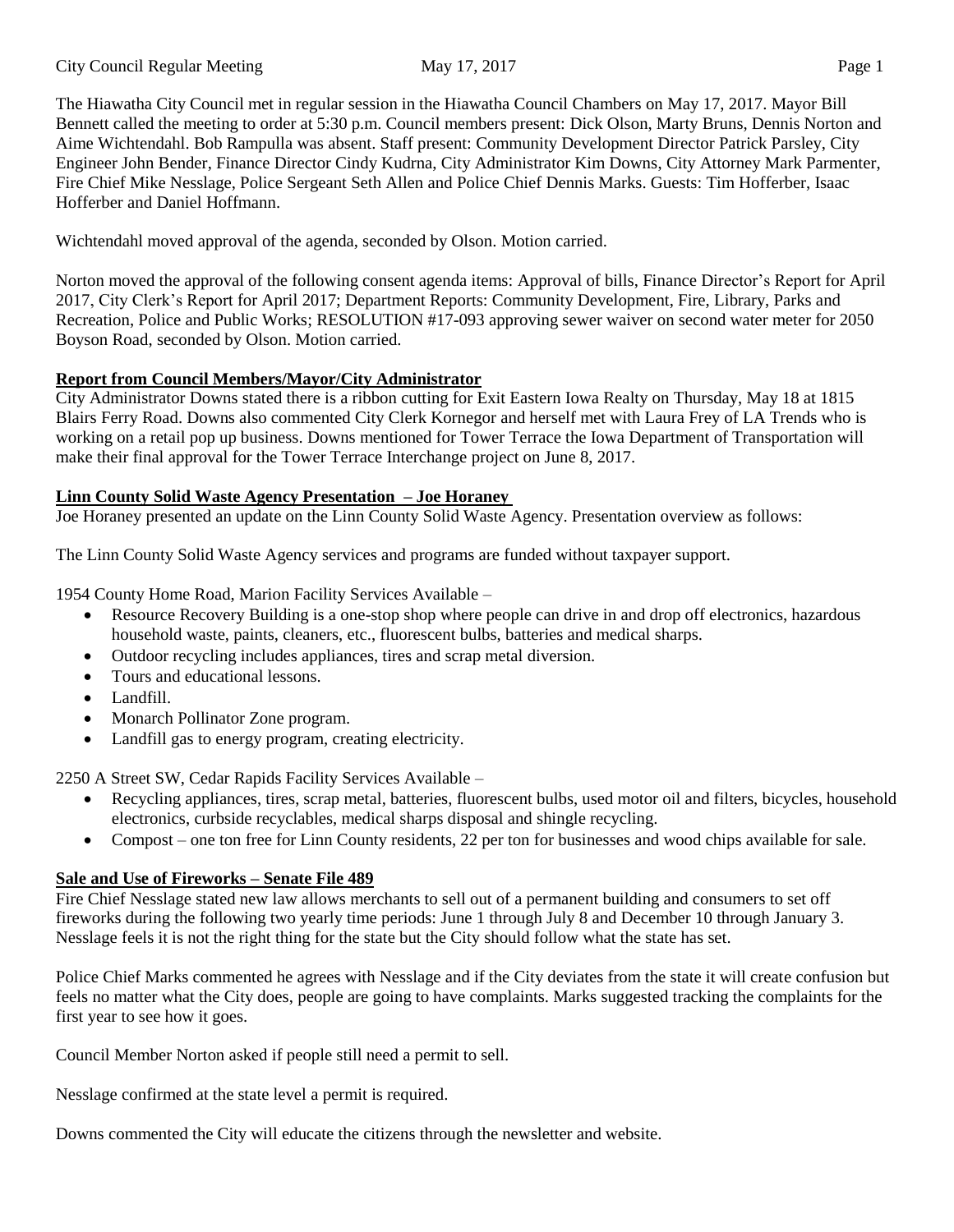Council Member Wichtendahl commented her perspective for the state to legalize fireworks was to pick up revenue and is opposed to it in Hiawatha.

Council Member Bruns expressed his opinion that telling people what they can and can't do in their backyards gives him heartburn because this is America.

Mayor Bennett stated this might be business opportunities for people.

Norton commented the dates and hours are not out of the ordinary and asked if there will be any fines associated for after hours.

Marks answered it would be a simple misdemeanor or another option is to set a fine for a Hiawatha violation.

Bruns presented RESOLUTION #17-094 setting a public hearing date (June 7, 2017@ 5:30 P.M.) to consider amending Hiawatha Code of Ordinance Chapter 160 Fire Code §160.35 Seizure of Fireworks by adding language setting Hiawatha's regulations for possessing, storing and selling fireworks due to State Code changes, seconded by Norton. Roll call vote: AYES: Bruns, Olson, Norton, Wichtendahl. NAYS: None. ABSENT: Rampulla. **RESOLUTION #17-094 adopted.** 

#### **PUBLIC HEARING – to consider amending Hiawatha Code of Ordinance Chapter 101 Storm Water Drainage System §101.01 Purpose, §101.03 Rates, and §101.06 Storm Water Emergencies by adding retention or detention basin to definitions, establishing rates by ordinance and providing clarification to fees for City staff work on privately owned storm sewer**

Mayor Bennett opened the public hearing to consider amending Hiawatha Code of Ordinance Chapter 101 Storm Water Drainage System §101.01 Purpose, §101.03 Rates, and §101.06 Storm Water Emergencies by adding retention or detention basin to definitions, establishing rates by ordinance and providing clarification to fees for City staff work on privately owned storm sewer at 6:01 P.M.

There were no written or public comments received at or prior to the public hearing. Public Hearing closed at 6:02 P.M.

Wichtendahl moved the 1st Reading of ORDINANCE #877 amending Hiawatha Code of Ordinance Chapter 101 Storm Water Drainage System §101.01 Purpose, §101.03 Rates, and §101.06 Storm Water Emergencies by adding retention or detention basin to definitions, establishing rates by ordinance and providing clarification to fees for City staff work on privately owned storm sewer, seconded by Olson. Roll call vote: AYES: Norton, Wichtendahl, Bruns, Olson. NAYS: None. ABSENT: Rampulla. **Motion carried.** 

Bruns moved to waive the 2nd and 3rd readings of ORDINANCE #877, seconded by Norton. **Motion carried.** 

*Olson moved the adoption of ORDINANCE #877 amending Hiawatha Code of Ordinance Chapter 101 Storm Water Drainage System §101.01 Purpose, §101.03 Rates, and §101.06 Storm Water Emergencies by adding retention or detention basin to definitions, establishing rates by ordinance and providing clarification to fees for City staff work on privately owned storm sewer, seconded by Wichtendahl. Roll call vote: AYES: Olson, Norton, Wichtendahl, Bruns. NAYS: None. ABSENT: Rampulla. ORDINANCE #877 adopted.* 

## **PUBLIC HEARING – to consider amending Hiawatha Code of Ordinance Chapter 102 Illicit Discharge to Storm Sewer System §102.05 Illicit Discharge Detection and Reporting, Cost Recovery, §102.06 Suspension of Access to the City's Storm Sewer System, and §102.09 Appeal to allow flexibility between City departments in administration and enforcement duties and assign City Council to hear appeals**

Mayor Bennett opened the public hearing to consider amending Hiawatha Code of Ordinance Chapter 102 Illicit Discharge to Storm Sewer System §102.05 Illicit Discharge Detection and Reporting, Cost Recovery, §102.06 Suspension of Access to the City's Storm Sewer System, and §102.09 Appeal to allow flexibility between City departments in administration and enforcement duties and assign City Council to hear appeals at 6:03 P.M.

There were no written or public comments received at or prior to the public hearing. Public Hearing closed at 6:04 P.M.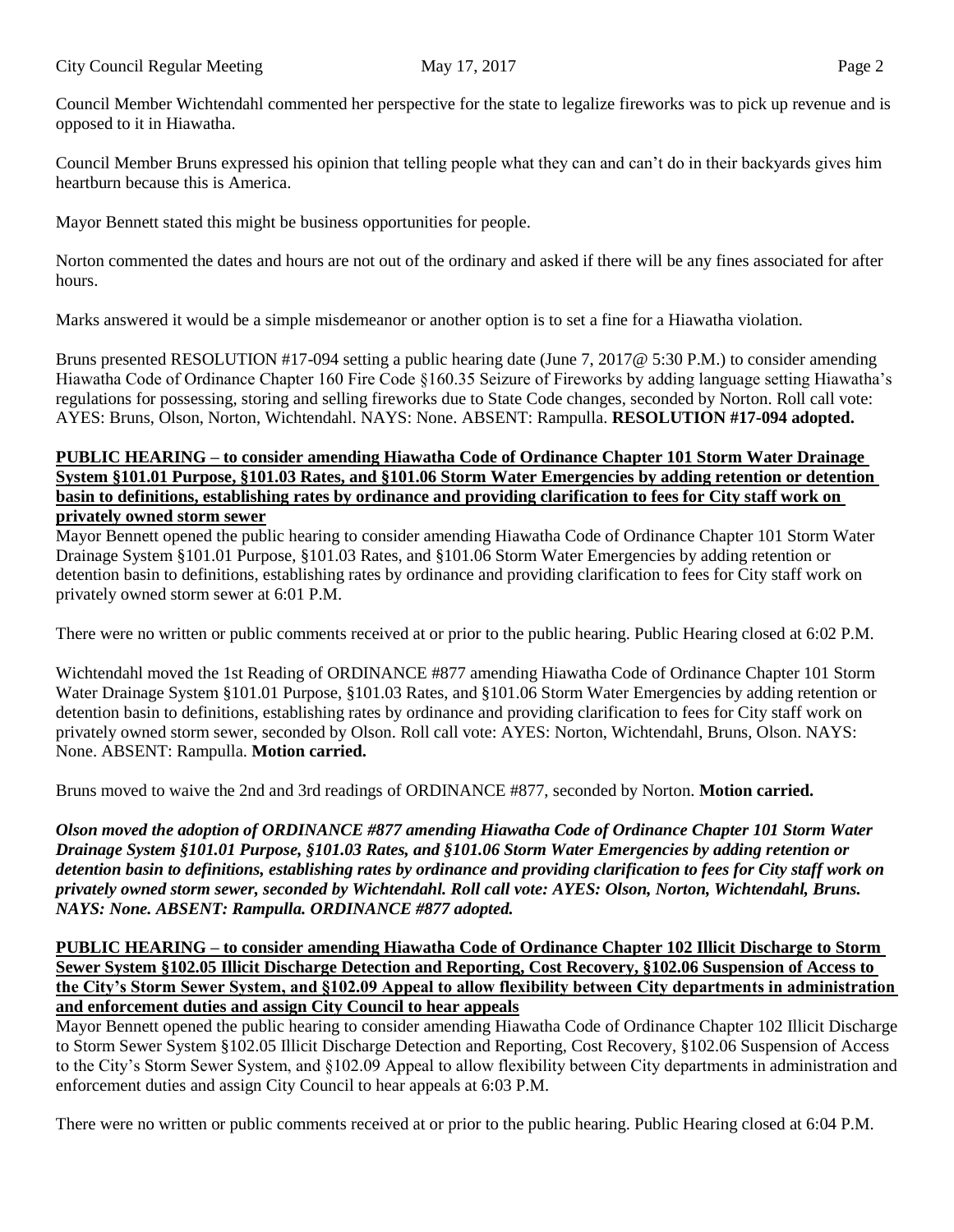Olson moved the 1st Reading of ORDINANCE #878 amending Hiawatha Code of Ordinance Chapter 102 Illicit Discharge to Storm Sewer System §102.05 Illicit Discharge Detection and Reporting, Cost Recovery, §102.06 Suspension of Access to the City's Storm Sewer System, and §102.09 Appeal to allow flexibility between City departments in administration and enforcement duties and assign City Council to hear appeals, seconded by Bruns. Roll call vote: AYES: Wichtendahl, Norton, Bruns, Olson. NAYS: None. ABSENT: Rampulla. **Motion carried.** 

Wichtendahl moved to waive the 2nd and 3rd readings of ORDINANCE #878, seconded by Bruns. **Motion carried.**

*Norton moved the adoption of ORDINANCE #878 amending Hiawatha Code of Ordinance Chapter 102 Illicit Discharge to Storm Sewer System §102.05 Illicit Discharge Detection and Reporting, Cost Recovery, §102.06 Suspension of Access to the City's Storm Sewer System, and §102.09 Appeal to allow flexibility between City departments in administration and enforcement duties and assign City Council to hear appeals, seconded by Bruns. Roll call vote: AYES: Olson, Wichtendahl, Norton, Bruns. NAYS: None. ABSENT: Rampulla. ORDINANCE #878 adopted.* 

#### **PUBLIC HEARING – to consider amending Hiawatha Code of Ordinance Chapter 162 Storm Water Runoff Control §162.04 Applicability, deleting §162.05 Affidavit of Disclosure of Property Interest, amending §162.19 Certification and Maintenance, and §162.21 Administration to modify regulations and add establishment of an advisory committee**

Mayor Bennett opened the public hearing to consider amending Hiawatha Code of Ordinance Chapter 162 Storm Water Runoff Control §162.04 Applicability, deleting §162.05 Affidavit of Disclosure of Property Interest, amending §162.19 Certification and Maintenance, and §162.21 Administration to modify regulations and add establishment of an advisory committee at 6:06 P.M.

There were no written or public comments received at or prior to the public hearing. Public Hearing closed at 6:07 P.M.

Bruns moved the 1st Reading of ORDINANCE #879 amending Hiawatha Code of Ordinance Chapter 162 Storm Water Runoff Control §162.04 Applicability, deleting §162.05 Affidavit of Disclosure of Property Interest, amending §162.19 Certification and Maintenance, and §162.21 Administration to modify regulations and add establishment of an advisory committee, seconded by Norton. Roll call vote: AYES: Norton, Olson, Bruns, Wichtendahl. NAYS: None. ABSENT: Rampulla. **Motion carried.** 

Olson moved to waive the 2nd and 3rd readings of ORDINANCE #879, seconded by Wichtendahl. **Motion carried.** 

*Bruns moved the adoption of ORDINANCE #879 amending Hiawatha Code of Ordinance Chapter 162 Storm Water Runoff Control §162.04 Applicability, deleting §162.05 Affidavit of Disclosure of Property Interest, amending §162.19 Certification and Maintenance, and §162.21 Administration to modify regulations and add establishment of an advisory committee, seconded by Norton. Roll call vote: AYES: Wichtendahl, Norton, Bruns, Olson. NAYS: None. ABSENT: Rampulla. ORDINANCE #879 adopted.* 

## **PUBLIC HEARING – to consider FY 2017 Budget Amendment #2**

Mayor Bennett opened the public hearing to consider FY 2017 Budget Amendment #2 at 6:08 P.M.

There were no written or public comments received at or prior to the public hearing. Public Hearing closed at 6:08 P.M.

Olson presented RESOLUTION #17-095 approving FY 2017 Budget Amendment #2, seconded by Norton. Roll call vote: AYES: Olson, Norton, Wichtendahl, Bruns. NAYS: None. ABSENT: Rampulla. **RESOLUTION #17-095 adopted.** 

#### **Setting a public hearing date (June 7, 2017 @ 5:30 P.M.) on the proposal to enter into a Development Agreement with MJS Investments, LLC and Midwest Aesthetics, Inc. and providing for publication of notice**

Bruns presented RESOLUTION #17-096 setting a public hearing date (June 7, 2017 @ 5:30 P.M.) on the proposal to enter into a Development Agreement with MJS Investments, LLC and Midwest Aesthetics, Inc. and providing for publication of notice, seconded by Olson. Roll call vote: AYES: Norton, Wichtendahl, Olson, Bruns. NAYS: None. ABSENT: Rampulla. **RESOLUTION #17-096 adopted.**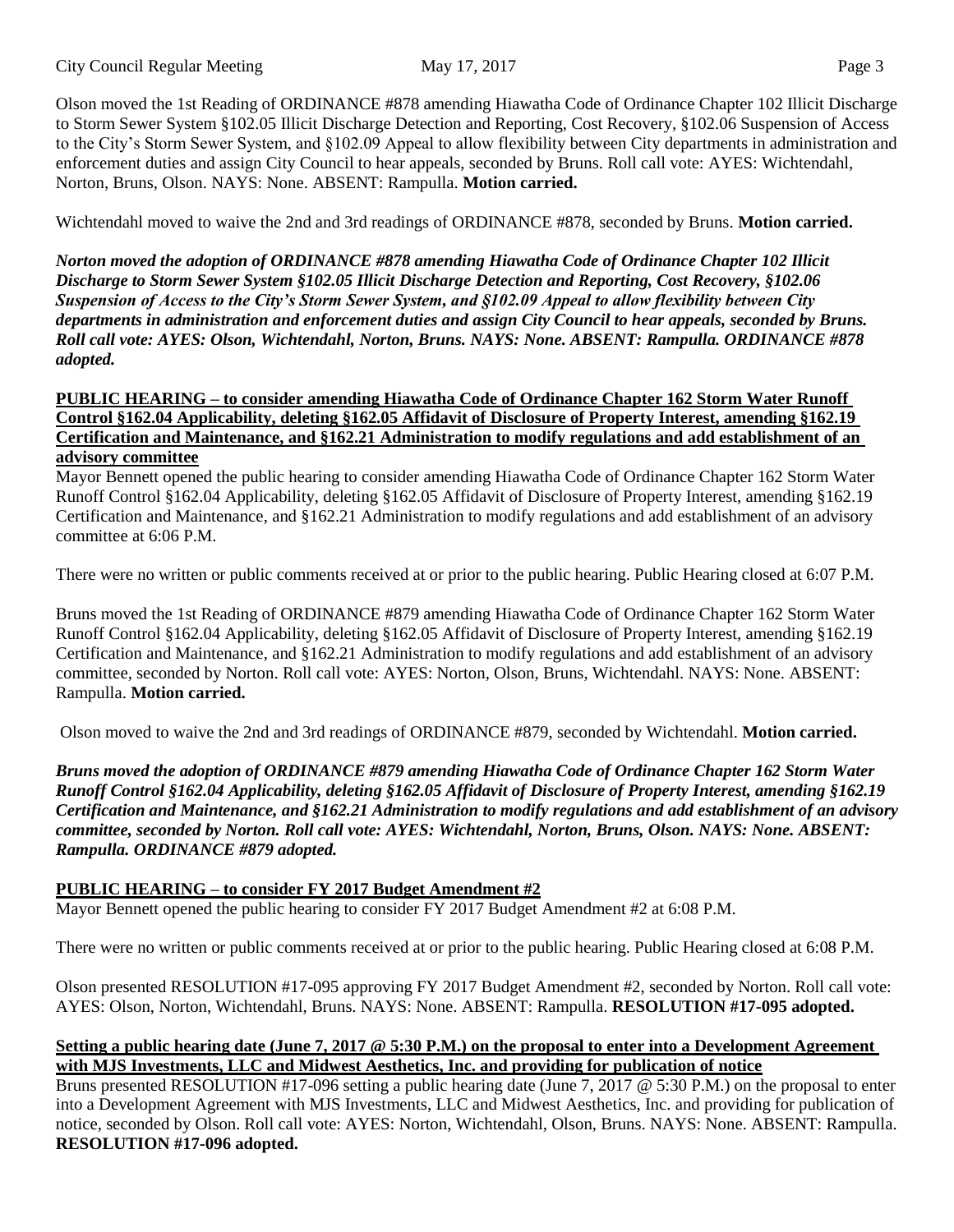## Setting a public hearing date (June 7, 2017 @ 5:30 P.M.) to consider the proposal to enter into a Development **Agreement with Crystal Group and providing for publication of notice**

Olson presented RESOLUTION #17-097 setting a public hearing date (June 7, 2017 @ 5:30 P.M.) to consider the proposal to enter into a Development Agreement with Crystal Group and providing for publication of notice, seconded by Wichtendahl. Roll call vote: AYES: Bruns, Olson, Norton, Wichtendahl. NAYS: None. ABSENT: Rampulla. **RESOLUTION #17-097 adopted.** 

#### **Approving an Engagement Agreement to disclose and memorialize the terms and conditions for services provided by Ahlers and Cooney, P.C. (Bond Counsel) to the City of Hiawatha in connection with the issuance of Not to Exceed \$5,265,000 General Obligation Capital Loan Notes**

Norton presented RESOLUTION #17-098 approving an Engagement Agreement to disclose and memorialize the terms and conditions for services provided by Ahlers and Cooney, P.C. (Bond Counsel) to the City of Hiawatha in connection with the issuance of Not to Exceed \$5,265,000 General Obligation Capital Loan Notes, seconded by Wichtendahl. Roll call vote: AYES: Olson, Bruns, Wichtendahl, Norton. NAYS: None. ABSENT: Rampulla. **RESOLUTION #17-098 adopted.** 

## **Authorizing staff to proceed with the sale of the 1986 Pirsch Pumper, Unit 284 and authorize staff to accept the highest responsive responsible bid**

Bruns presented RESOLUTION #17-099 authorizing city staff to proceed with the sale of the 1986 Pirsch Pumper, Unit 284 and additionally authorizing staff to accept the bid of the highest responsive, responsible bidder, seconded by Wichtendahl. Roll call vote: AYES: Norton, Wichtendahl, Olson, Bruns. NAYS: None. ABSENT: Rampulla. **RESOLUTION #17-099 adopted.** 

# **Approving newly updated ambulance rates effective July 1, 2017**

Bruns presented RESOLUTION #17-100 approving newly updated ambulance rates effective July 1, 2017, seconded by Norton. Roll call vote: AYES: Olson, Bruns, Wichtendahl, Norton. NAYS: None. ABSENT: Rampulla. **RESOLUTION #17-100 adopted.** 

# **Motion approving the appointment of one (1) Volunteer Firefighter/EMT: Andrew Sheeley**

Wichtendahl moved approving the appointment of one (1) Volunteer Firefighter/EMT: Andrew Sheeley, seconded by Bruns. **Motion carried.** 

#### **Approving the renewal of a Planned Service Agreement for the City Hall HVAC system including an annual software upgrade with Johnson Controls**

Olson presented RESOLUTION #17-101 approving a three (3) year Planned Service Agreement with Johnson Controls of Cedar Rapids, to provide routine maintenance, various annual inspections, 32 hours of service annually, and annual systems update for the HVAC system at City Hall at a total annual cost of \$5,016.00 for Year 1, \$3,315.00 for Year 2 and \$3,381.00 for Year 3, seconded by Norton. Roll call vote: AYES: Wichtendahl, Olson, Bruns, Norton. NAYS: None. ABSENT: Rampulla. **RESOLUTION #17-101 adopted.** 

#### **Approving a Professional Services Agreement with Anderson Bogert Engineers to conduct a study on the reconfiguration of North Center Point Road**

Olson presented RESOLUTION #17-102 approving a Professional Services Agreement with Anderson Bogert Engineers to conduct a study on the reconfiguration of North Center Point Road in an amount not to exceed \$7,500, seconded by Wichtendahl. Roll call vote: AYES: Bruns, Norton, Olson, Wichtendahl. NAYS: None. ABSENT: Rampulla. **RESOLUTION #17-102 adopted.** 

## **2016-2017 Emmons Street/North Center Point Road/Robins Road Intersection Improvements Phase 2 Roadway Package Project**

Bruns presented RESOLUTION #17-103 approving application for Partial Pay Estimate #6 for the 2016-2017 Emmons Street/North Center Point Road/Robins Road Intersection Improvements Phase 2 Roadway Package Project, and directing City Clerk to make payment to Rathje Construction Co., of Marion, Iowa, in the amount of \$363,723.52, seconded by Wichtendahl. Roll call vote: AYES: Norton, Bruns, Wichtendahl, Olson. NAYS: None. ABSENT: Rampulla. **RESOLUTION #17-103 adopted.**